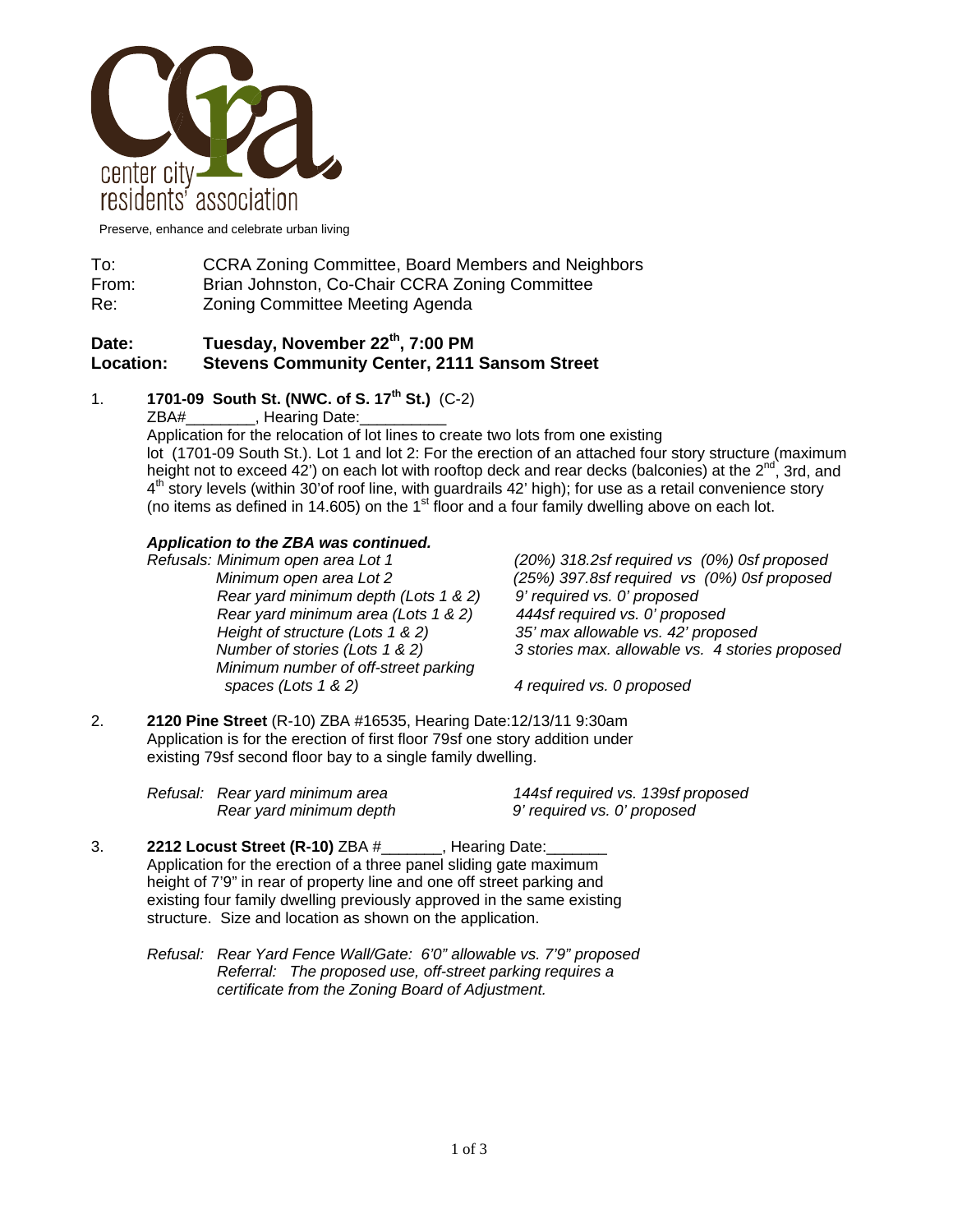

4. **2135 Walnut Street NEC 22Nd Street Space #101** (C-5) ZBA #\_\_\_\_\_\_\_, Hearing Date: Application for the creation of an eat-in & take-out only restaurant with a minimum of (30) thirty seats (Space  $\#101$ - sushi restaurant)  $1<sup>st</sup>$  floor in the same building as a beauty shop (Space  $\#102$ ) 1<sup>st</sup> floor and floors 2-12 (38) dwelling units, no signs on this application.

> *Refusal: Whereas this use, eat-in & take-out restaurant is prohibited in this zoning district.*

5. **317 S. 20th St.** (R-15) ZBA #\_\_\_\_\_\_, Hearing Date:\_\_\_\_\_\_\_ Application for a dental office on the first floor in the same building with an existing two (2) family dwelling above.

> *Refusal: The proposed use, dental office, is not permitted in this zoning district.*

6. **2048 Locust Street** (R-10) ZBA #\_\_\_\_\_\_, Hearing Date:\_\_\_\_\_\_\_ Application is for the legalization of the as built condition of an existing four (4) story structure, for proposed use as a five dwelling units. Size and location as shown on the application.

> . *Refusal: Rear Yard Area: 544sf required vs. 68.7sf proposed.*

## 7. **2101 South Street (NWC 21st St. thru to Rodman)**

**(C-2)** ZBA #\_\_\_\_\_\_\_, Hearing Date:\_\_\_\_\_\_\_

Application for a fitness center to include a juice bar (preparation and servicing of food for takeout) and retail sale of prepackaged food in Space #2 on the first floor and cellar in the same building with other commercial uses as previously approved and a thrirty-four (34) family dwelling.

*Referrals:* 

*The proposed use, fitness center, requires a certificate from the Zoning Board of Adjustment.* 

*The proposed use, preparation and serving of food for takeout requires a certificate from the Zoning Board of Adjustment.* 

8. **1545 South Street (C-2)** ZBA #\_\_\_\_\_\_\_, Hearing Date:\_\_\_\_\_\_\_ Application for the removal of a rear balcony railing and the erection of a 10'4" x 8'0" one story first floor rear addition with a roof top deck on top of the proposed addition same dimenstions as part of an existing single family dwelling.

*Refusals:* 

*The proposed use is refused: The Zoning Board of Adjustment having previously grated this structure, any extention of said structure requires Zoning Board of Adjustment approval.* 

*Deck setback from property lines: 3' required vs. 0' proposed.*